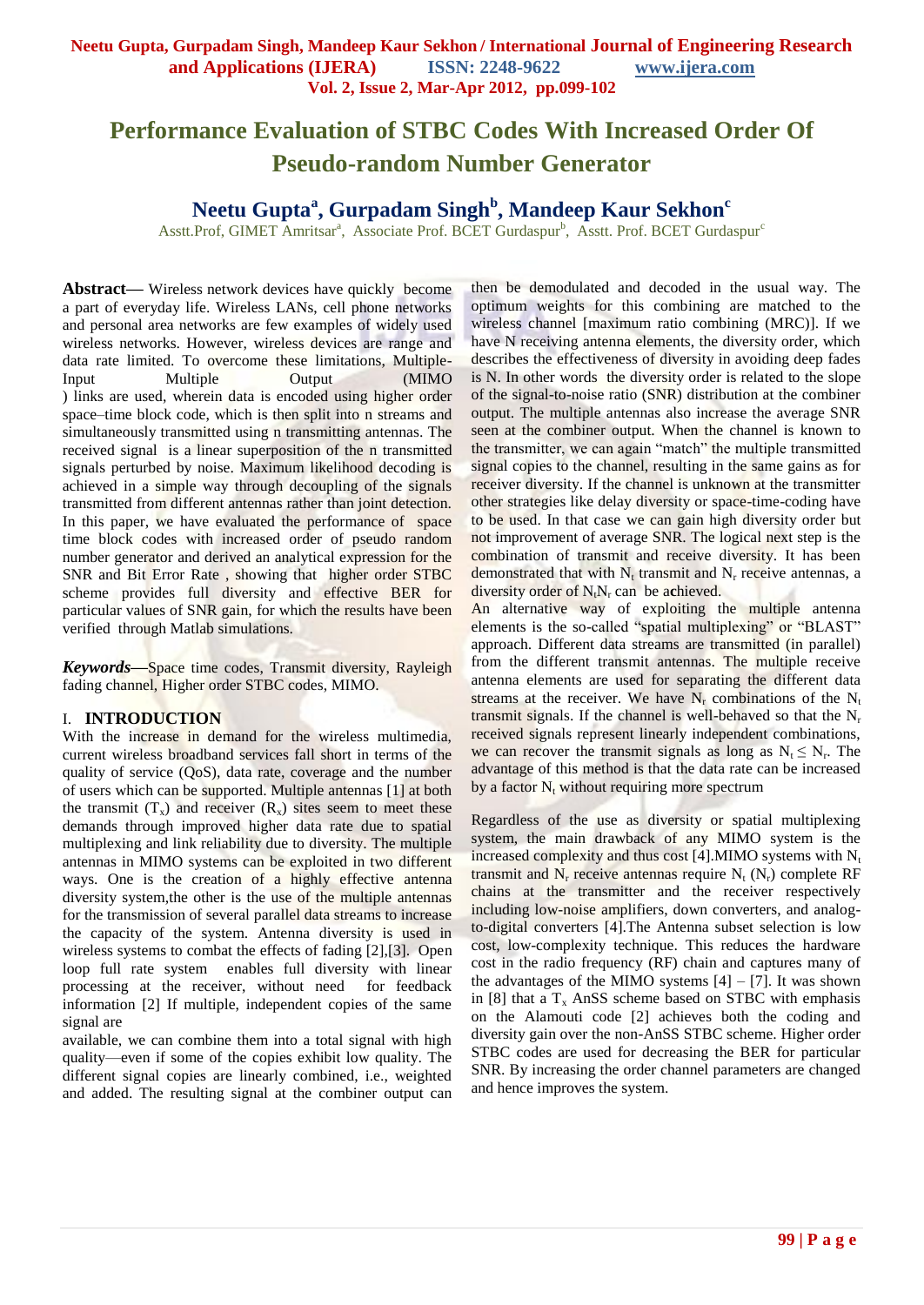#### **Neetu Gupta, Gurpadam Singh, Mandeep Kaur Sekhon / International Journal of Engineering Research and Applications (IJERA) ISSN: 2248-9622 www.ijera.com Vol. 2, Issue 2, Mar-Apr 2012, pp.099-102**

The purpose of this paper is to evaluate the performance **of space time block codes with increased order of pseudo random number generator** and to provide the details of the encoding and decoding procedures. In Section II, we have explained MIMO system model. Section III analyzes the performance of the space–time block code and enhancement of its performance by using **space time block codes with increased order of pseudo random number generator**. Section IV provides simulation results by demonstrating the performance of these codes. In last section we have concluded higher order Space Time Block Codes improves the BER in comparison to conventional Space Time Block Codes.

#### II. MIMO System Model

MIMO systems are composed of three main elements namely the transmitter  $(T_X)$ , the channel (H) and the receiver  $(R_X)$ . N<sub>t</sub> is denoted as the number of antenna elements at the transmitter and  $N_r$  is denoted as the number of elements at the receiver. Figure 1 depicts such MIMO system block diagram. It is worth noting that system is described in terms of the channel.



The channel with  $N_r$  outputs and  $N_t$  inputs is denoted as a  $N_r \times$  $N_t$  matrix:

|   | $h_{1,1}$                     | $h_{1,2}$                     | $h_{1,N_t}$ |
|---|-------------------------------|-------------------------------|-------------|
| F | $h_{2,1}$                     | $h_{2,2}$                     | $h_{2,N_t}$ |
|   |                               |                               |             |
|   | $h_{\scriptscriptstyle Nr,1}$ | $h_{\scriptscriptstyle Nr,2}$ | $h_{Nr,Nt}$ |

Where each entry  $h_{i,j}$  denotes the attenuation and phase shift (transfer function) between the  $j<sup>th</sup>$  transmitter and the  $i<sup>th</sup>$ receiver. It is assumed that the MIMO channel behaves in a "quasi-static" fashion i.e. the Channel varies randomly between burst to burst but fixed within a transmission. This is a reasonable and commonly used assumption as it represents an indoor channel where the time of change is constant and negligible compared to the time of a burst of data [9].

The MIMO signal model is described as

$$
r = Hs + n \tag{1}
$$

where r is the received vector of size  $N_r \times 1$ , H is the channel matrix of size  $N_r \times N_t$ , s is the transmitted vector of size  $N_t$  $\times 1$  and n is the noise vector of size N<sub>r</sub>  $\times 1$ . Each noise element is typically modeled as independent identically distributed

(i.i.d.) white Gaussian noise with variance  $Nt/(2\times SNR)$ . The transmitted signals are mixed in the channel since they use the same carrier Frequency. At the receiver side the received signal is composed of a linear combination of each transmitted signal plus noise. The receiver can solve for the transmitted signals by treating as a system of linear equations (1).

#### III: Space time block codes

S=

In [11], Alamouti published his technique on transmit diversity. Alamouti STBC scheme uses two transmit antennas and  $N_r$  receive antennas and can accomplish a maximum diversity order of  $2N_r$  [2]. Moreover the Alamouti scheme has full rate (i.e. a rate of 1) since it transmits 2 symbols every 2 time intervals. The encoding operation is given by (2). In this the rows of each coding scheme repr2 respectively. Assuming that each symbol has duration T then at time  $(t + T)$  the symbols  $-S_2^*$  and  $S_1^*$  are transmitted from antenna 1 and 2 respectively.

$$
= \begin{pmatrix} S_1 & S_2 \\ -S_2^* & S_1^* \end{pmatrix} \tag{2}
$$

The reception and decoding of the signal depends on the number of receive antennas available. For the case of one receive antenna the received signals are [2]:

$$
r_1^{(1)} = r_1(t) = h_{1,1}s_1 + h_{1,2}s_2 + n_1^{(1)}
$$
  

$$
r_1^{(2)} = r_1(t+T) = -h_{1,1}s_2 + h_{1,2}s_1 + n_1^{(2)}
$$
 (3)

where  $r_1$  is the received signal at antenna 1,  $h_{i,j}$  is the channel transfer function from the  $j<sup>th</sup>$  transmit antenna and the  $i<sup>th</sup>$ receive antenna,  $n_1$  is a complex random variable representing noise at antenna 1.  $x^{(k)}$  denotes x at time instant k (i.e. at time  $t + (k-1)T$ ). Before the received signals are sent to the decoder they are combined as follows [2]

$$
\widetilde{S}_1 = h_{1,1}^* r_1^{(1)} + h_{1,2} r_1^{*(2)}
$$
\n
$$
\widetilde{S}_2 = h_{1,2}^* r_1^{(1)} + h_{1,1} r_1^{*(2)}
$$
\n(4)

.

Substituting (3) in (4) yields:  
\n
$$
\tilde{s}_1 = (\alpha_{1,1}^2 + \alpha_{1,2}^2) s_1 + h_{1,1}^* n_1^{(1)} + h_{1,2} n_1^{*(2)}
$$
\n
$$
\tilde{s}_2 = (\alpha_{1,1}^2 + \alpha_{1,2}^2) s_2 - h_{1,1} n_1^{*(2)} + h_{1,2}^* n_1^{(1)}
$$
\n(5)

The calculated  $\tilde{S}_1$  and  $\tilde{S}_2$  are then sent to a Maximum Likelihood (ML) decoder to estimate the transmitted symbols  $s_1$  and  $s_2$  respectively. The ML decoder decision statistic decodes in favor of  $s_1$  and  $s_2$  over all possible values of  $s_1$  and  $s_2$  such that (4) is minimized.

$$
\hat{S}_{ML} = \arg\min_{\hat{s}\in\mathcal{S}} \left( \left\| Y - H\widetilde{S} \right\|^2 \right)
$$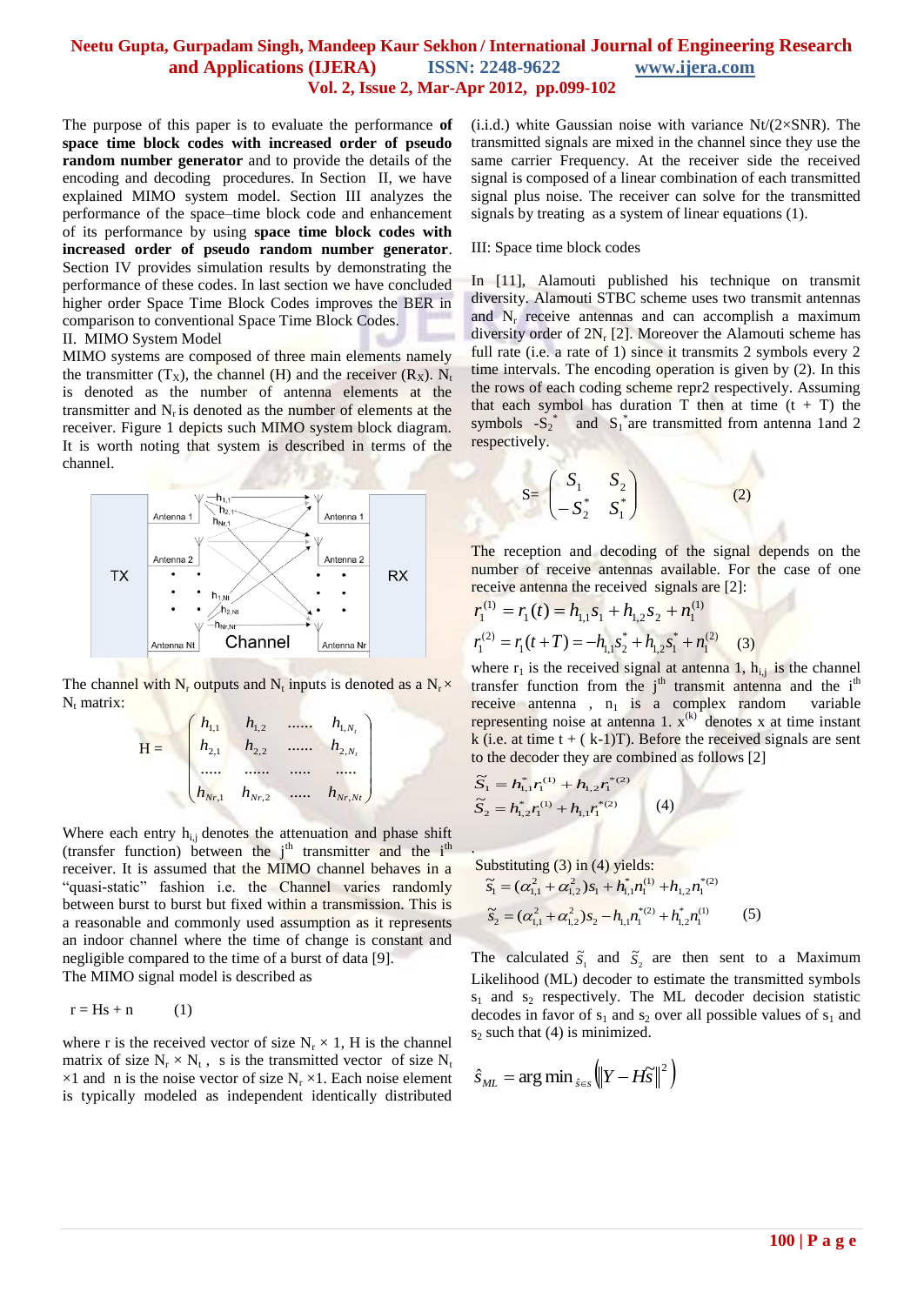### **Neetu Gupta, Gurpadam Singh, Mandeep Kaur Sekhon / International Journal of Engineering Research and Applications (IJERA) ISSN: 2248-9622 www.ijera.com Vol. 2, Issue 2, Mar-Apr 2012, pp.099-102**

System block diagram for *of space time block codes with increased order of pseudo random number generator* is shown in fig 2. Channel coefficients are changed by changing the order of the system Pseudorandom values drawn from the standard normal distribution are generated as channel coefficients. Number of the channel coefficients is increased by increasing the order of the system. These values are then arranged in descending order. First two values from these are picked up and used as channel coefficients



*Fig 2: System Block Diagram*

#### **IV: SIMULATION RESULTS**

The information source is encoded using a space–time block code, and the constellation symbols are transmitted from different antennas. The receiver estimates the transmitted bits by using the signals of the received antennas.

Table 1 describes the performance parameters taken to study the STBC codes. Simulation results in Fig. 4 shows the BER with different values of SNRs. It shows the simulation of higher order space time block codes using Quadrature Amplitude Modulation with M=4. Simulation is done for second order , third order and fourth order space time block codes.

#### **TABLE -1** PERFORMANCE PARAMETERS

| <b>Parameters</b>            |                          |
|------------------------------|--------------------------|
| No. of transmitting antennas | っ                        |
| No. of receiving antennas    |                          |
| Diversity order              |                          |
| Modulation technique used    | QAM                      |
| Order used                   | Second, third and fourth |

Table 2 clearly evaluates that by increasing the order of the system, BER starts decreasing. If we increase SNR, then the performance of higher order STBC also increases in terms of BER.

#### **TABLE 2** PERFORMANCE ANALYSIS

| Order of the<br>system | <b>BER</b>      |                  |  |
|------------------------|-----------------|------------------|--|
|                        | At $SNR = 8$ dB | At $SNR = 10$ dB |  |
| Second                 | 0.015           | 0.006            |  |
| Third                  | 0.005           | 0.0085           |  |
| Fourth                 | 0.0008          | 0.00002          |  |



**Fig 4:** Improved BER using STBC code by increased order of random number generator

## **V: CONCLUSIONS**

This paper evaluates the *space time block codes with increased order of pseudo random number generator* in MIMO system. We have presented the BER performance of higher order STBC. The simulation results show that by increasing the order of random number generator in space time block codes, BER of the system is improved. We also derived an analytical expression for the SNR and Bit Error Rate which shows that the higher order STBC scheme provide full diversity. The analytical results conclude that the higher order STBC scheme provides effective BER for particular values of SNR gain.

#### **REFERENCES:**

[1] A. J. Paulraj, R. U. Nabar, and D. A. Gore, *Introduction to Space-Time Wireless Communications*, Cambridge, UK:Cambridge Univ. Press, 2003.